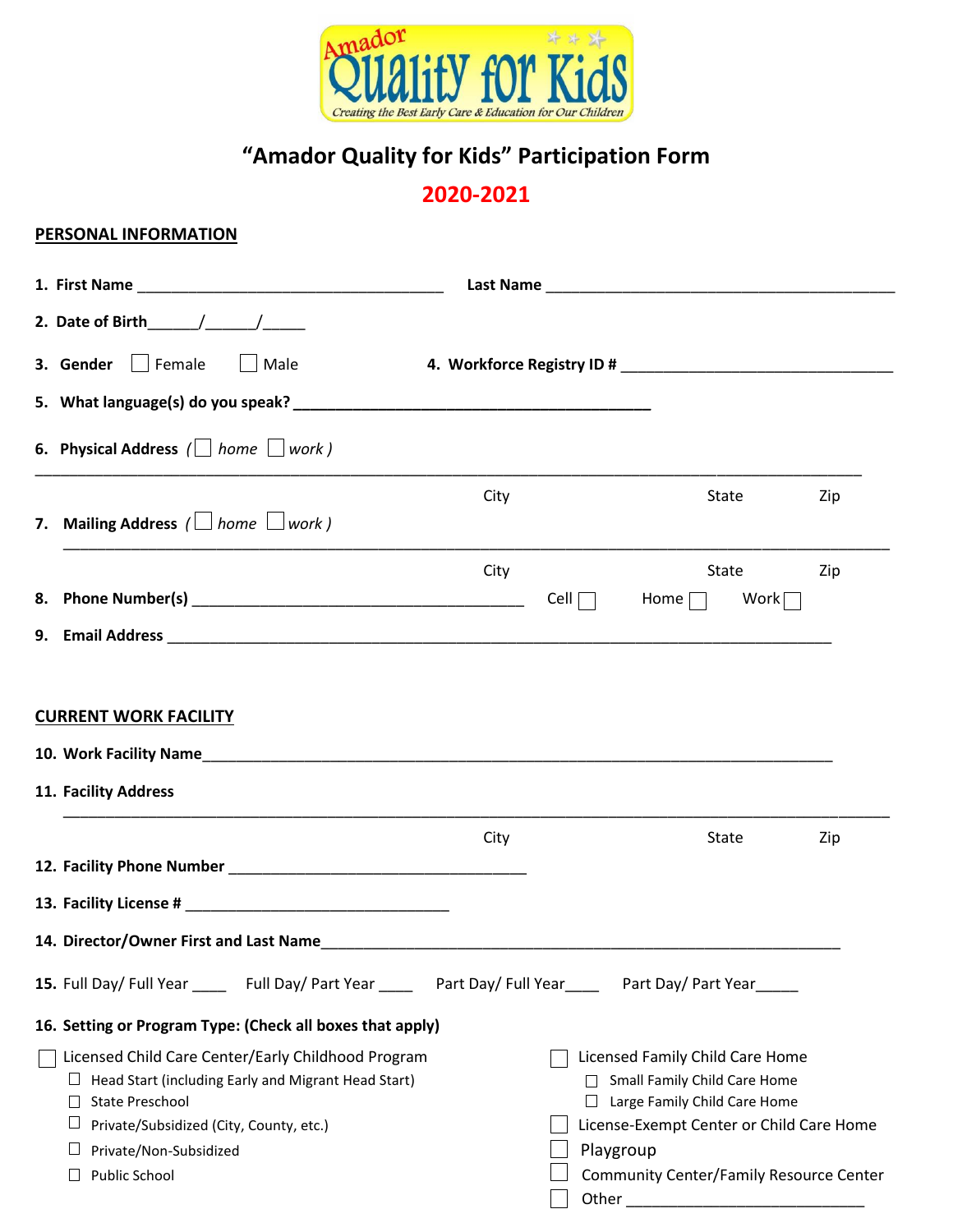### **CURRENT EMPLOYMENT**

|                                                                                                                      |                                        | 18. If you work in a center, or school-based Early Childhood Education (ECE) program, what is your primary position? (select one) |  |  |  |  |  |
|----------------------------------------------------------------------------------------------------------------------|----------------------------------------|-----------------------------------------------------------------------------------------------------------------------------------|--|--|--|--|--|
| Assistant Teacher/Teacher Aide                                                                                       | $\Box$ Site Supervisor                 | $\Box$ Director – Multi-Site                                                                                                      |  |  |  |  |  |
| Teacher/Lead Teacher                                                                                                 | Assistant Director                     | <b>Executive Director</b><br>$\Box$                                                                                               |  |  |  |  |  |
| Teacher/Director                                                                                                     | $\Box$ Director - Single Site          | $\Box$ Other (please specify)                                                                                                     |  |  |  |  |  |
| Specialized Teaching Staff (special education teacher, supervising master teacher, etc.)                             |                                        |                                                                                                                                   |  |  |  |  |  |
| Professional Support Staff (curriculum specialist, mental health consultant, etc.)                                   |                                        |                                                                                                                                   |  |  |  |  |  |
| 19. If you work in a Family Child Care Home, what is your primary position? (select one)                             |                                        |                                                                                                                                   |  |  |  |  |  |
| $\Box$ Owner/Operator                                                                                                | $\Box$ Assistant                       |                                                                                                                                   |  |  |  |  |  |
|                                                                                                                      |                                        |                                                                                                                                   |  |  |  |  |  |
| 21. Number of years you have been employed in the ECE field                                                          |                                        |                                                                                                                                   |  |  |  |  |  |
| 22. Number of years you have been employed with your current employer __________                                     |                                        |                                                                                                                                   |  |  |  |  |  |
| 23. Number of years you have been employed in your current position with your employer                               |                                        |                                                                                                                                   |  |  |  |  |  |
| 24. Total number of children that are currently enrolled in your classroom or program                                |                                        |                                                                                                                                   |  |  |  |  |  |
| 25. Total number of classrooms____________                                                                           |                                        |                                                                                                                                   |  |  |  |  |  |
|                                                                                                                      |                                        |                                                                                                                                   |  |  |  |  |  |
| above)                                                                                                               |                                        | 26. For each age group, what is the total number of children in your care? (These numbers should equal the number stated          |  |  |  |  |  |
| Less than one year                                                                                                   | $\frac{1}{2}$ year old                 |                                                                                                                                   |  |  |  |  |  |
| 2 years old                                                                                                          | $\frac{1}{2}$ years old                |                                                                                                                                   |  |  |  |  |  |
| 4 years old through pre-kindergarten                                                                                 | __________Kindergarten and School-aged |                                                                                                                                   |  |  |  |  |  |
| ** Alternative Sites Only - Total number of children reached annually _________________                              |                                        |                                                                                                                                   |  |  |  |  |  |
| 27. Total number of children with Individual Family Service or Individual Educational Plans (IFSP/IEP) in your care? |                                        |                                                                                                                                   |  |  |  |  |  |
|                                                                                                                      |                                        |                                                                                                                                   |  |  |  |  |  |
| 28. Total number of classrooms______________                                                                         |                                        |                                                                                                                                   |  |  |  |  |  |
| 29. Total number of teachers & assistants                                                                            |                                        |                                                                                                                                   |  |  |  |  |  |
| 30. Language of instruction ________________                                                                         |                                        |                                                                                                                                   |  |  |  |  |  |
| 31. Count of children by home language:                                                                              |                                        |                                                                                                                                   |  |  |  |  |  |
|                                                                                                                      |                                        |                                                                                                                                   |  |  |  |  |  |
| 32. Count of Children by race/ethnicity:                                                                             |                                        |                                                                                                                                   |  |  |  |  |  |
| American Indian or Alaska Native:                                                                                    |                                        | Bi-Racial/Multi Race: ______                                                                                                      |  |  |  |  |  |
| Asian:                                                                                                               |                                        | Black/African American: _____                                                                                                     |  |  |  |  |  |
| Pacific Islander/Hawaiian Native:                                                                                    |                                        | Other (please specify):                                                                                                           |  |  |  |  |  |
|                                                                                                                      |                                        |                                                                                                                                   |  |  |  |  |  |
|                                                                                                                      |                                        |                                                                                                                                   |  |  |  |  |  |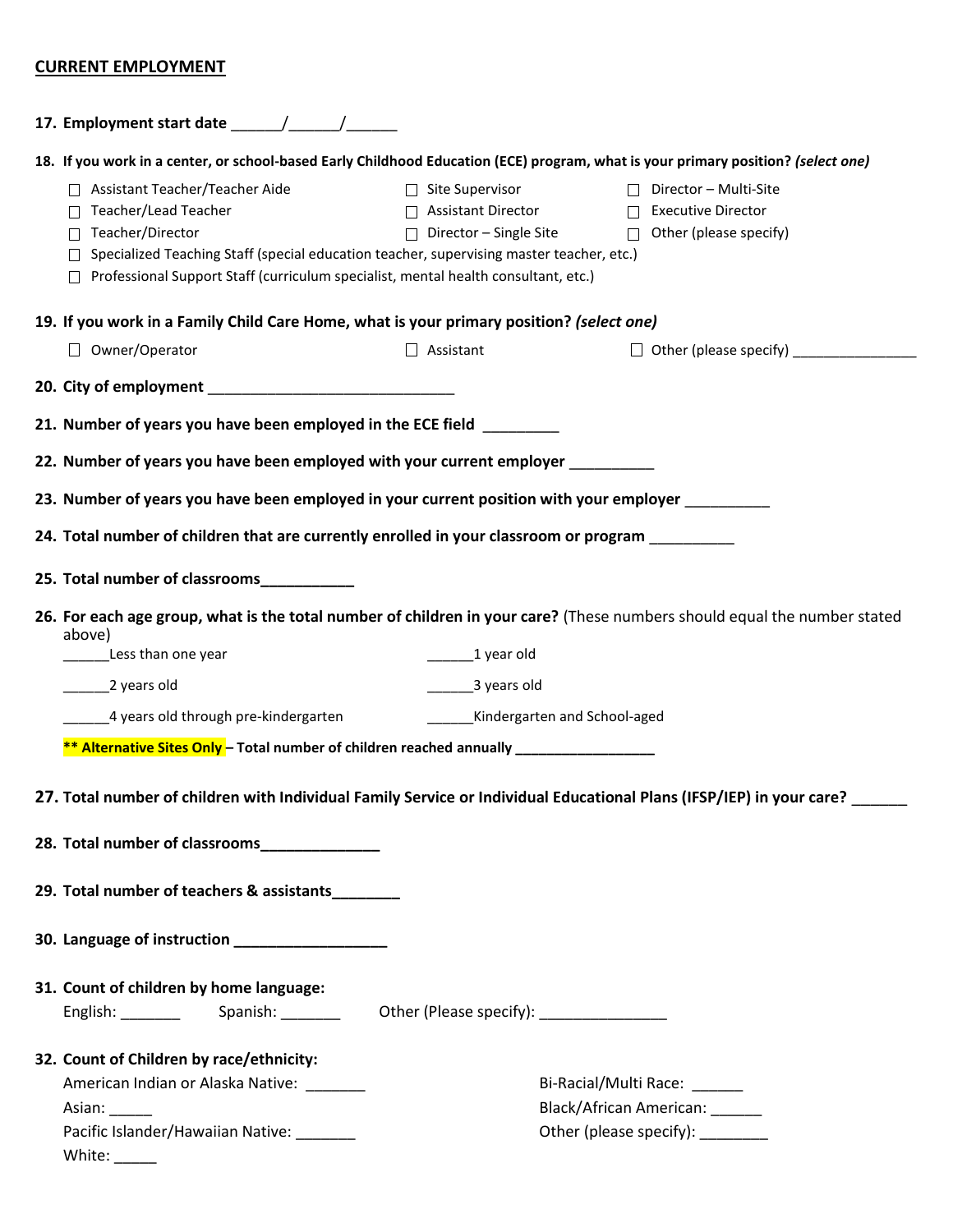#### **EDUCATION**

**33. What is the total number of Early Childhood Education/Child Development (ECE/CD) units you have completed to date?** \_\_\_\_\_\_\_ Units

#### **34. Highest level of education attained** *(select one)*

| No high school diploma/No GED      | High school diploma/GED       |
|------------------------------------|-------------------------------|
|                                    | Date of attainment:           |
| Some College                       | AA/AS (2-year college degree) |
|                                    | Date of attainment:           |
| BA/BS (4-year college degree)      | Master's degree               |
| Date of attainment:                | Date of attainment:           |
| Doctorate or other advanced degree |                               |
| Date of attainment:                |                               |
|                                    |                               |

**35. If you have a degree, please select the area that best represents the major for any degree you have attained. Please check all that apply…**

| <b>Degree</b>        | <b>ECE/Child or Human</b><br><b>Development</b> | Education/Psychology/<br><b>Social Work</b> | Business/Math/Science/<br><b>Health</b> | <b>Other</b> (please specify) |
|----------------------|-------------------------------------------------|---------------------------------------------|-----------------------------------------|-------------------------------|
| AA/AS/2-year college |                                                 |                                             |                                         |                               |
| BA/BS/4-year college |                                                 |                                             |                                         |                               |
| Master's             |                                                 |                                             |                                         |                               |
| Doctorate            |                                                 |                                             |                                         |                               |

#### **36. Level of Child Development Permit held** *(select one)*

|                                                                                    |                                                                                                                    | do not have a permit<br>Assistant teacher<br>Children's Center Instruction | Associate teacher<br>Teacher<br>$\Box$ Children's Center Supervision |  | Master teacher<br>Site supervisor<br>Teaching Credential plus 12 ECE/CD units | Program director |  |  |
|------------------------------------------------------------------------------------|--------------------------------------------------------------------------------------------------------------------|----------------------------------------------------------------------------|----------------------------------------------------------------------|--|-------------------------------------------------------------------------------|------------------|--|--|
|                                                                                    |                                                                                                                    |                                                                            |                                                                      |  |                                                                               |                  |  |  |
|                                                                                    | 37. Have you participated in a county sponsored professional development program such as CARES, CARES Plus, AB212, |                                                                            |                                                                      |  |                                                                               |                  |  |  |
| <b>MyTeachingPartner (MTP)?</b><br>If yes, please specify<br>No<br>Yes             |                                                                                                                    |                                                                            |                                                                      |  |                                                                               |                  |  |  |
| 38. Have you been trained in the following topics or tools? (check all that apply) |                                                                                                                    |                                                                            |                                                                      |  |                                                                               |                  |  |  |
|                                                                                    |                                                                                                                    | Program for Infant Toddler Care (PITC)                                     |                                                                      |  | Early Childhood Educator Competencies                                         |                  |  |  |
|                                                                                    |                                                                                                                    | Environmental Rating Scales (ECERS, ITERS or FCCERS)                       |                                                                      |  | Classroom Assessment Scoring System (CLASS)                                   |                  |  |  |
|                                                                                    |                                                                                                                    | <b>Strengthening Families 5 Protective Factors Framework</b>               |                                                                      |  | CA Early Learning System Foundations & Frameworks                             |                  |  |  |
|                                                                                    |                                                                                                                    | Desired Result Developmental Profile (DRDP)                                |                                                                      |  | Center for Social & Emotional Foundations for Early                           |                  |  |  |

- Learning Teaching Pyramid (CSEFEL)
- $\Box$  Ages & Stages Questionnaires (ASQ-3 & ASQ-SE)  $\Box$  USDA Child & Adult Care Food Program Guidelines (CACFP)

#### **39. Please circle the best days of the week, and times of day, that work best for you to attend workshops and trainings:**  *(circle all that apply)*

| Mondays   | Tuesdays  | Wednesdays | Thursdays | Fridays   | Saturdays | Sundays   |
|-----------|-----------|------------|-----------|-----------|-----------|-----------|
| Afternoon | Afternoon | Afternoon  | Afternoon | Afternoon | Morning   | Morning   |
| Evening   | Evening   | Evening    | Evening   | Evening   | Afternoon | Afternoon |
|           |           |            |           |           | Evening   | Evening   |